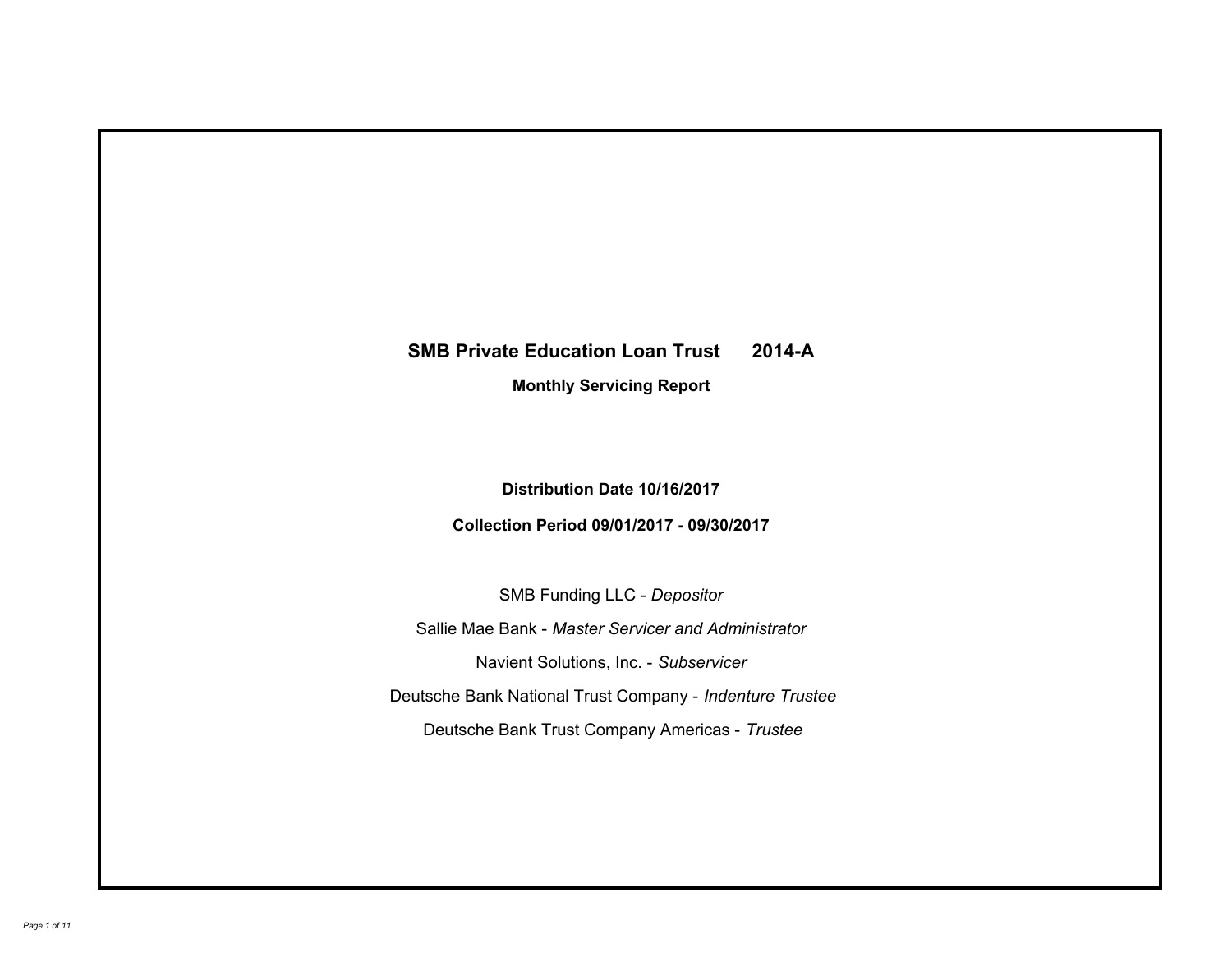|  | <b>Deal Parameters</b> |  |
|--|------------------------|--|
|  |                        |  |

| A | <b>Student Loan Portfolio Characteristics</b>   |                   | 08/07/2014       | 08/31/2017       | 09/30/2017       |
|---|-------------------------------------------------|-------------------|------------------|------------------|------------------|
|   | <b>Principal Balance</b>                        |                   | \$361,523,983.59 | \$265,874,446.13 | \$261,771,289.39 |
|   | Interest to be Capitalized Balance              |                   | 17,313,307.43    | 8,971,517.01     | 9,028,780.65     |
|   | Pool Balance                                    |                   | \$378,837,291.02 | \$274,845,963.14 | \$270,800,070.04 |
|   | Weighted Average Coupon (WAC)                   |                   | 7.81%            | 8.15%            | 8.13%            |
|   | Weighted Average Remaining Term                 |                   | 138.29           | 146.89           | 148.04           |
|   | Number of Loans                                 |                   | 33,555           | 24,264           | 23,999           |
|   | Number of Borrowers                             |                   | 26,651           | 19,109           | 18,909           |
|   | Pool Factor                                     |                   |                  | 0.725498703      | 0.714818938      |
|   | Since Issued Total Constant Prepayment Rate (1) |                   |                  | 7.38%            | 7.42%            |
| B | <b>Debt Securities</b>                          | <b>Cusip/Isin</b> | 09/15/2017       |                  | 10/16/2017       |
|   | A <sub>2</sub> A                                | 784456AB1         | \$55,044,003.22  |                  | \$52,653,696.01  |
|   | A2B                                             | 784456AC9         | \$55,044,003.22  |                  | \$52,653,696.02  |
|   | A <sub>3</sub>                                  | 784456AD7         | \$50,000,000.00  |                  | \$50,000,000.00  |
|   | B                                               | 784456AE5         | \$36,000,000.00  |                  | \$36,000,000.00  |
|   | C                                               | 784456AF2         | \$42,000,000.00  |                  | \$42,000,000.00  |
|   |                                                 |                   |                  |                  |                  |
| C | <b>Certificates</b>                             | <b>Cusip/Isin</b> | 09/15/2017       |                  | 10/16/2017       |
|   | <b>Excess Distribution</b>                      | 784456105         | \$100,000.00     |                  | \$100,000.00     |
|   |                                                 |                   |                  |                  |                  |
| D | <b>Account Balances</b>                         |                   | 09/15/2017       |                  | 10/16/2017       |
|   | Reserve Account Balance                         |                   | \$958,735.00     |                  | \$958,735.00     |
|   |                                                 |                   |                  |                  |                  |
| E | <b>Asset / Liability</b>                        |                   | 09/15/2017       |                  | 10/16/2017       |
|   | Overcollateralization Percentage *              |                   | 28.66%           |                  | 29.35%           |
|   | Specified Overcollateralization Amount *        |                   | \$82,453,788.94  |                  | \$81,240,021.01  |
|   | Actual Overcollateralization Amount *           |                   | \$78,757,956.70  |                  | \$79,492,678.01  |

\* Based on the Rated debt securities (Class A and Class B Bonds)

(1) Since Issued Total CPR calculations found in monthly servicing reports issued on or prior to September 15, 2015 originally included loans that were removed from the pool by the sponsor because they became ineligible for the pool between the cut-off date and settlement date. On October 5, 2015, Since Issued Total CPR calculations were revised to exclude these loans and all prior monthly servicing reports were restated. For additional information, see 'Since Issued CPR Methodology' found on page 11 of this report.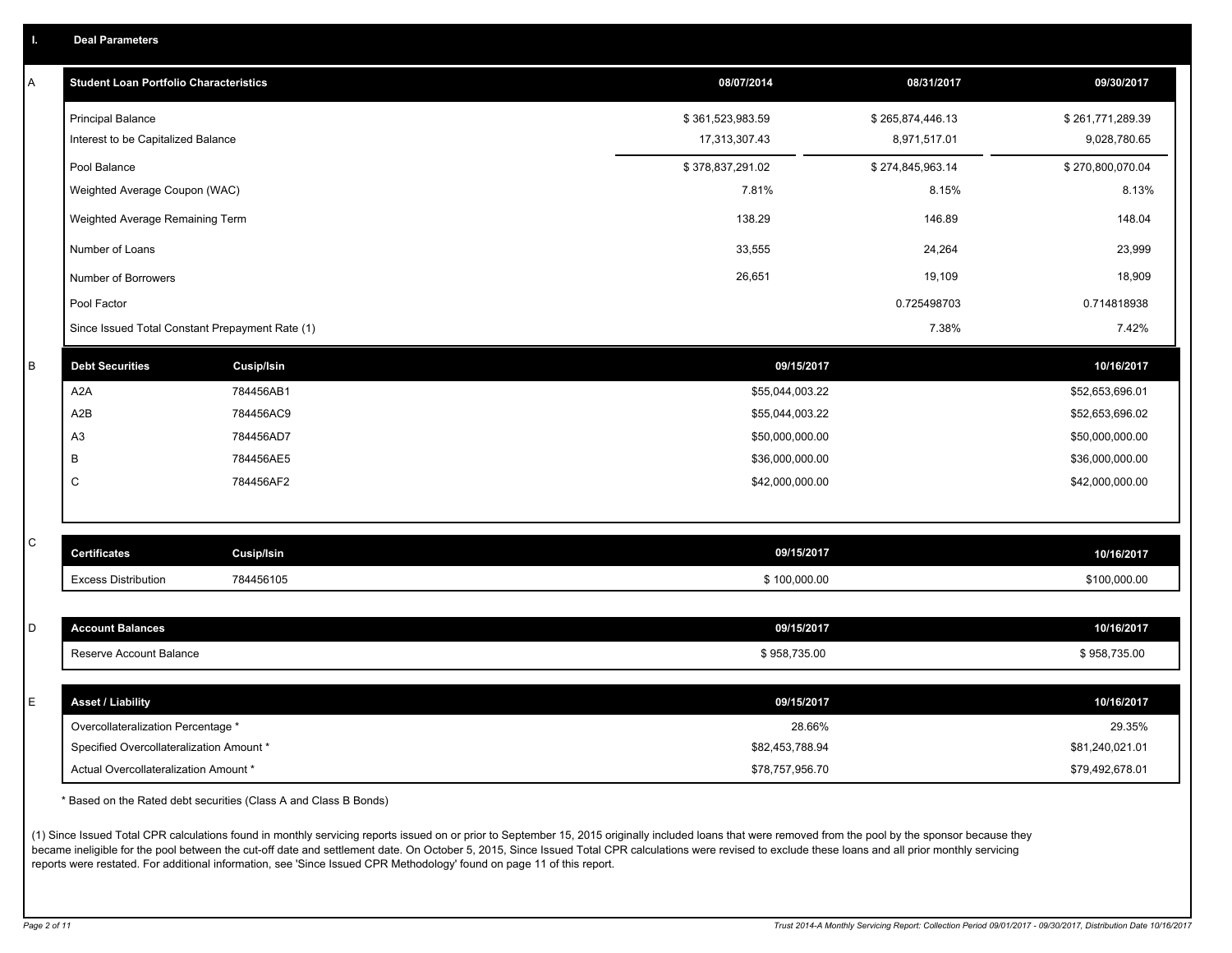### **II. 2014-A Trust Activity 09/01/2017 through 09/30/2017**

| Α | <b>Student Loan Principal Receipts</b>                           |                |
|---|------------------------------------------------------------------|----------------|
|   | <b>Borrower Principal</b>                                        | 4,315,566.44   |
|   | <b>Consolidation Activity Principal</b>                          | 0.00           |
|   | Seller Principal Reimbursement                                   | 0.00           |
|   | Servicer Principal Reimbursement                                 | 0.00           |
|   | Delinquent Principal Purchases by Servicer                       | 0.00           |
|   | <b>Other Principal Deposits</b>                                  | 0.00           |
|   | <b>Total Principal Receipts</b>                                  | \$4,315,566.44 |
| в | <b>Student Loan Interest Receipts</b>                            |                |
|   | <b>Borrower Interest</b>                                         | 1,269,864.12   |
|   | <b>Consolidation Activity Interest</b>                           | 0.00           |
|   | Seller Interest Reimbursement                                    | 0.00           |
|   | Servicer Interest Reimbursement                                  | (1,353.40)     |
|   | Delinquent Interest Purchases by Servicer                        | 0.00           |
|   | Other Interest Deposits                                          | 10,755.28      |
|   | <b>Total Interest Receipts</b>                                   | \$1,279,266.00 |
| С | <b>Recoveries on Realized Losses</b>                             | \$30,759.20    |
| D | <b>Investment Income</b>                                         | \$4,448.70     |
| Е | <b>Funds Borrowed from Next Collection Period</b>                | \$0.00         |
| F | <b>Funds Repaid from Prior Collection Period</b>                 | \$0.00         |
| G | Loan Sale or Purchase Proceeds                                   | \$0.00         |
| н | Initial Deposits to Collection Account                           | \$0.00         |
|   | <b>Excess Transferred from Other Accounts</b>                    | \$0.00         |
| J | <b>Borrower Benefit Reimbursements</b>                           | \$0.00         |
| Κ | <b>Gross Swap Receipt</b>                                        | \$0.00         |
| L | <b>Other Deposits</b>                                            | \$0.00         |
| м | <b>Other Fees Collected</b>                                      | \$0.00         |
| N | <b>AVAILABLE FUNDS</b>                                           | \$5,630,040.34 |
| O | Non-Cash Principal Activity During Collection Period             | \$212,409.70   |
| P | Aggregate Purchased Amounts by the Depositor, Servicer or Seller | \$0.00         |
| Q | Aggregate Loan Substitutions                                     | \$0.00         |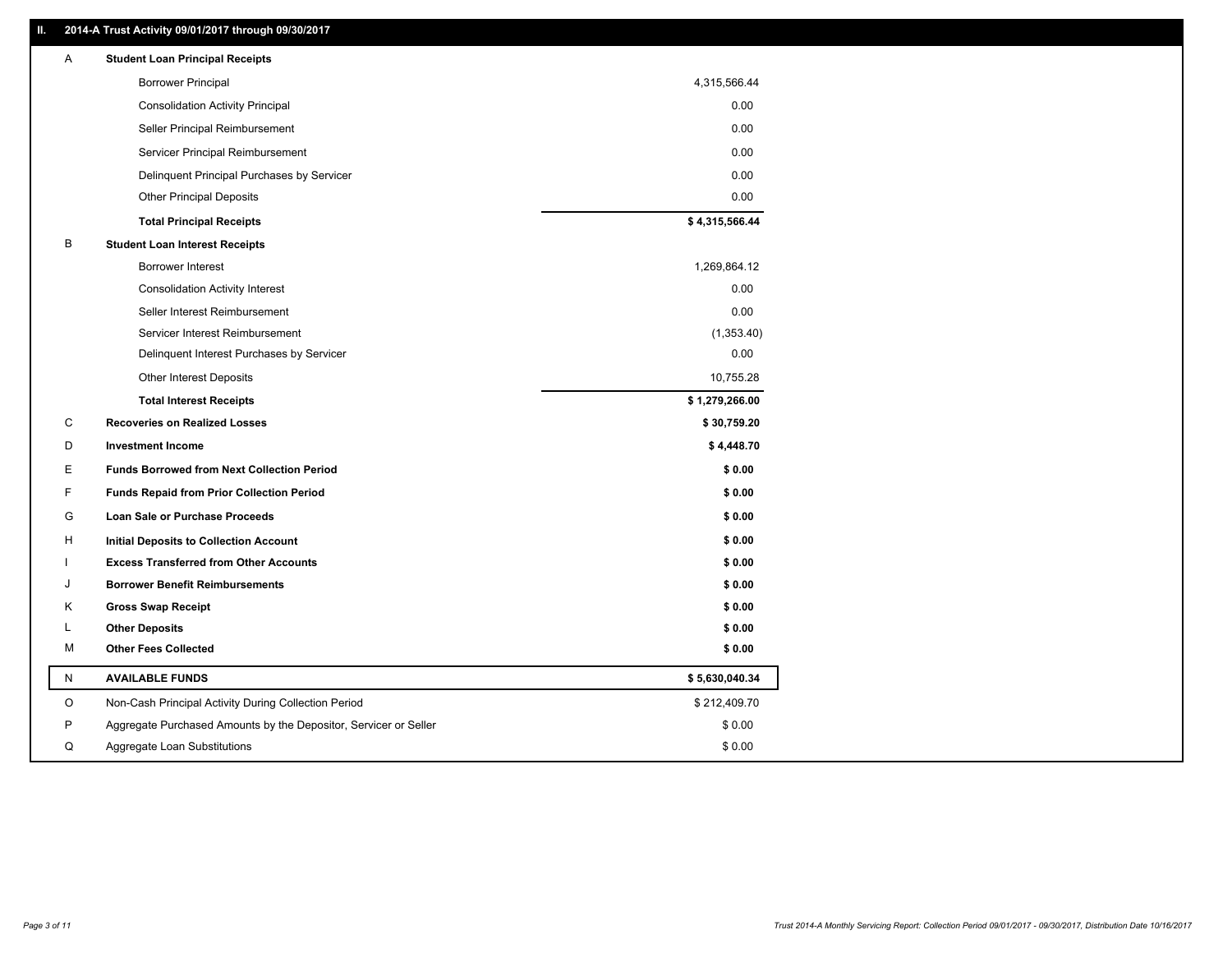#### **III. 2014-A Portfolio Characteristics**

|                   |                         |                          |         | 09/30/2017       |                |                          | 08/31/2017 |           |                  |                |
|-------------------|-------------------------|--------------------------|---------|------------------|----------------|--------------------------|------------|-----------|------------------|----------------|
|                   |                         | <b>Wtd Avg</b><br>Coupon | # Loans | Principal        | % of Principal | <b>Wtd Avg</b><br>Coupon | # Loans    | Principal |                  | % of Principal |
| INTERIM:          | IN SCHOOL               | 9.38%                    | 840     | \$10,326,624.07  | 3.813%         |                          | 9.41%      | 884       | \$10,859,199.10  | 3.951%         |
|                   | <b>GRACE</b>            | 9.33%                    | 599     | \$7,843,328.88   | 2.896%         |                          | 9.29%      | 574       | \$7,458,223.37   | 2.714%         |
|                   | <b>DEFERMENT</b>        | 9.35%                    | 1,229   | \$15,294,611.12  | 5.648%         |                          | 9.24%      | 1,185     | \$14,543,494.07  | 5.292%         |
| <b>REPAYMENT:</b> | <b>CURRENT</b>          | 7.86%                    | 19,670  | \$215,041,476.59 | 79.410%        |                          | 7.91%      | 20,146    | \$222,273,841.87 | 80.872%        |
|                   | 31-60 DAYS DELINQUENT   | 8.36%                    | 309     | \$4,010,816.04   | 1.481%         |                          | 9.01%      | 352       | \$4,515,814.71   | 1.643%         |
|                   | 61-90 DAYS DELINQUENT   | 8.90%                    | 177     | \$2,323,652.68   | 0.858%         |                          | 8.45%      | 169       | \$2,238,797.93   | 0.815%         |
|                   | 91-120 DAYS DELINQUENT  | 8.99%                    | 117     | \$1,591,857.12   | 0.588%         |                          | 9.35%      | 106       | \$1,503,595.74   | 0.547%         |
|                   | 121-150 DAYS DELINQUENT | 9.72%                    | 59      | \$890,987.56     | 0.329%         |                          | 9.69%      | 86        | \$1,136,817.34   | 0.414%         |
|                   | 151-180 DAYS DELINQUENT | 9.79%                    | 51      | \$597,205.58     | 0.221%         | 10.14%                   |            | 68        | \$731,096.46     | 0.266%         |
|                   | > 180 DAYS DELINQUENT   | 10.15%                   | 43      | \$520,056.64     | 0.192%         |                          | 9.90%      | 40        | \$437,423.63     | 0.159%         |
|                   | FORBEARANCE             | 8.73%                    | 905     | \$12,359,453.76  | 4.564%         |                          | 8.68%      | 654       | \$9,147,658.92   | 3.328%         |
| <b>TOTAL</b>      |                         |                          | 23,999  | \$270,800,070.04 | 100.00%        |                          |            | 24,264    | \$274,845,963.14 | 100.00%        |

Percentages may not total 100% due to rounding \*

\*\* Smart Option Interest Only loans and \$25 Fixed Payment loans classified as in repayment whether student borrowers are in school, in grace, in deferment or required to make full principal and interest payments on their l

\*\*\* To conform with company standard reporting these sections now include Princial and Interest Accrued to Capitalize.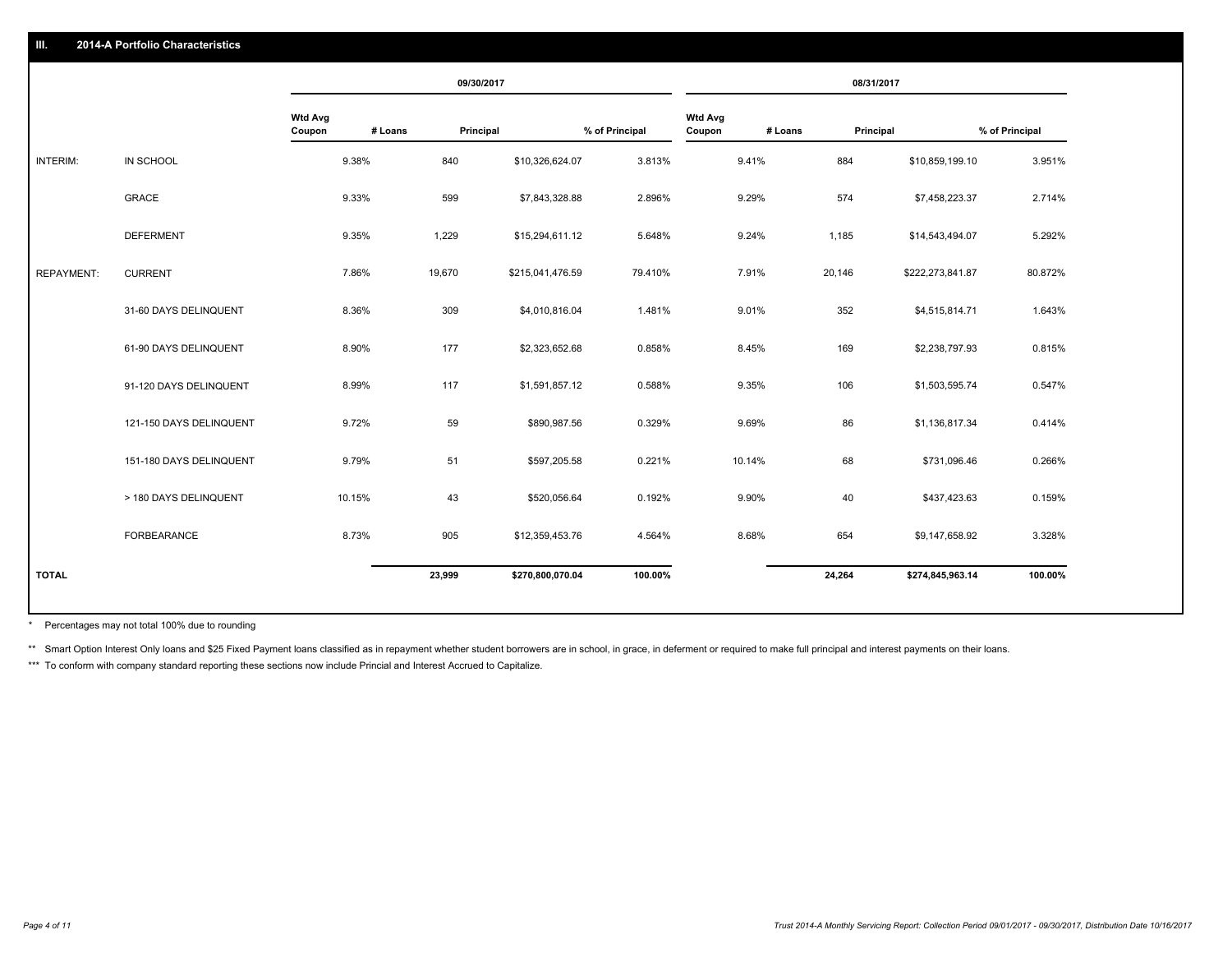|                                                         | 9/30/2017        | 8/31/2017        |
|---------------------------------------------------------|------------------|------------------|
| Pool Balance                                            | \$270,800,070.04 | \$274,845,963.14 |
| Total # Loans                                           | 23,999           | 24,264           |
| Total # Borrowers                                       | 18,909           | 19,109           |
| Weighted Average Coupon                                 | 8.13%            | 8.15%            |
| Weighted Average Remaining Term                         | 148.04           | 146.89           |
| Percent of Pool - Cosigned                              | 93.8%            | 93.7%            |
| Percent of Pool - Non Cosigned                          | 6.2%             | 6.3%             |
| Borrower Interest Accrued for Period                    | \$1,745,399.35   | \$1,835,631.17   |
| <b>Outstanding Borrower Interest Accrued</b>            | \$10,559,673.32  | \$10,490,436.86  |
| Gross Principal Realized Loss - Periodic <sup>*</sup>   | \$156,467.82     | \$269,858.18     |
| Gross Principal Realized Loss - Cumulative              | \$7,734,824.07   | \$7,578,356.25   |
| Delinquent Principal Purchased by Servicer - Periodic   | \$0.00           | \$0.00           |
| Delinquent Principal Purchased by Servicer - Cumulative | \$0.00           | \$0.00           |
| Recoveries on Realized Losses - Periodic                | \$30,759.20      | \$14,132.22      |
| Recoveries on Realized Losses - Cumulative              | \$404,086.99     | \$373,327.79     |
| Net Losses - Periodic                                   | \$125,708.62     | \$255,725.96     |
| Net Losses - Cumulative                                 | \$7,330,737.08   | \$7,205,028.46   |
| <b>Cumulative Gross Defaults</b>                        | \$7,734,824.07   | \$7,578,356.25   |
| Change in Gross Defaults                                | \$156,467.82     | \$269,858.18     |
| Non-Cash Principal Activity - Capitalized Interest      | \$368,883.13     | \$355,111.15     |
| Since Issued Total Constant Prepayment Rate (CPR) (1)   | 7.42%            | 7.38%            |
| Loan Substitutions                                      | \$0.00           | \$0.00           |
| <b>Cumulative Loan Substitutions</b>                    | \$0.00           | \$0.00           |
| <b>Unpaid Master Servicing Fees</b>                     | \$0.00           | \$0.00           |
| <b>Unpaid Sub-Servicing Fees</b>                        | \$0.00           | \$0.00           |
| <b>Unpaid Administration Fees</b>                       | \$0.00           | \$0.00           |
| Unpaid Carryover Master Servicing Fees                  | \$0.00           | \$0.00           |
| Unpaid Carryover Sub-Servicing Fees                     | \$0.00           | \$0.00           |
| Note Interest Shortfall                                 | \$0.00           | \$0.00           |

\* In accordance with the Sub-Servicer's current policies and procedures, after September 1, 2017 loans subject to bankruptcy claims generally will not be reported as a charged-off unless and until they are delinquent for 2

(1) Since Issued Total CPR calculations found in monthly servicing reports issued on or prior to September 15, 2015 originally included loans that were removed from the pool by the sponsor because they became ineligible for the pool between the cut-off date and settlement date. On October 5, 2015, Since Issued Total CPR calculations were revised to exclude these loans and all prior monthly servicing reports were restated. For additional information, see 'Since Issued CPR Methodology' found on page 11 of this report.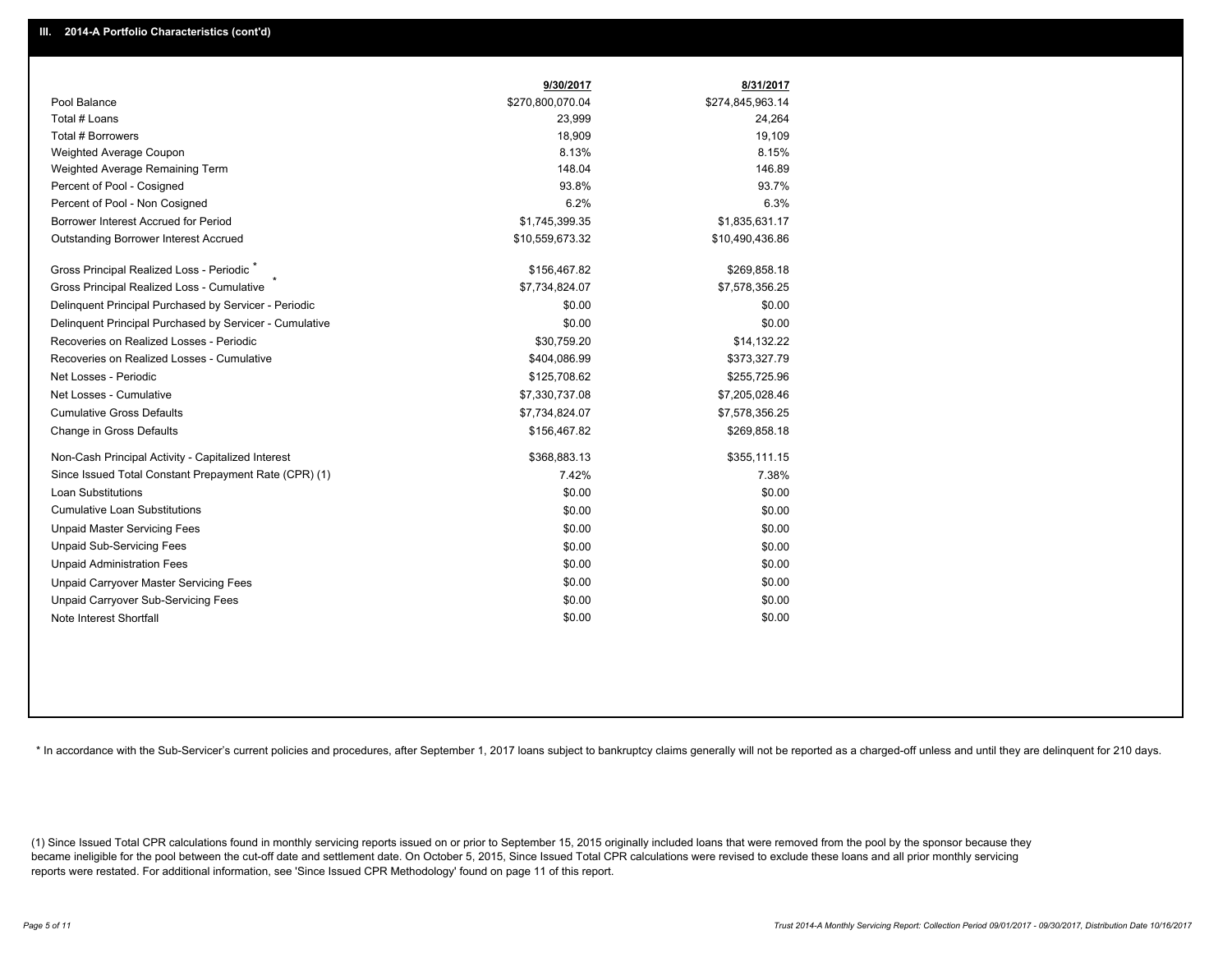## **IV. 2014-A Portfolio Statistics by Loan Program**

|                                                                                                                    | Weighted<br><b>Average Coupon</b> | # LOANS | <b>\$ AMOUNT</b> | $%$ *    |
|--------------------------------------------------------------------------------------------------------------------|-----------------------------------|---------|------------------|----------|
| - Smart Option Deferred Loans                                                                                      | 8.44%                             | 11,268  | \$125,255,755.75 | 46.254%  |
| - Smart Option Fixed Pay Loans                                                                                     | 8.18%                             | 7,021   | \$95,076,902.71  | 35.110%  |
| - Smart Option Interest-Only Loans                                                                                 | 7.23%                             | 5,710   | \$50,467,411.58  | 18.636%  |
| - Other Loan Programs                                                                                              | 0.00%                             | 0.00    | \$0.00           | 0.000%   |
| <b>Total</b>                                                                                                       | 8.13%                             | 23,999  | \$270,800,070.04 | 100.000% |
| Prime Indexed Loans -- Monthly Reset Adjustable                                                                    |                                   |         | \$0.00           |          |
| Prime Indexed Loans -- Monthly Reset Non-Adjustable                                                                |                                   |         | \$0.00           |          |
| Prime Indexed Loans -- Quarterly Reset Adjustable                                                                  |                                   |         | \$0.00           |          |
| Prime Indexed Loans -- Quarterly Reset Non-Adjustable                                                              |                                   |         | \$0.00           |          |
| Prime Indexed Loans -- Annual Reset                                                                                |                                   |         | \$0.00           |          |
| <b>T-Bill Indexed Loans</b>                                                                                        |                                   |         | \$0.00           |          |
| <b>Fixed Rate Loans</b>                                                                                            |                                   |         | \$36,763,913.56  |          |
| <b>LIBOR Indexed Loans</b>                                                                                         |                                   |         | \$234,036,156.48 |          |
|                                                                                                                    |                                   |         |                  |          |
| * Note: Percentages may not total 100% due to rounding                                                             |                                   |         |                  |          |
| To conform with company standard reporting these sections now include Princial and Interest Accrued to Capitalize. |                                   |         |                  |          |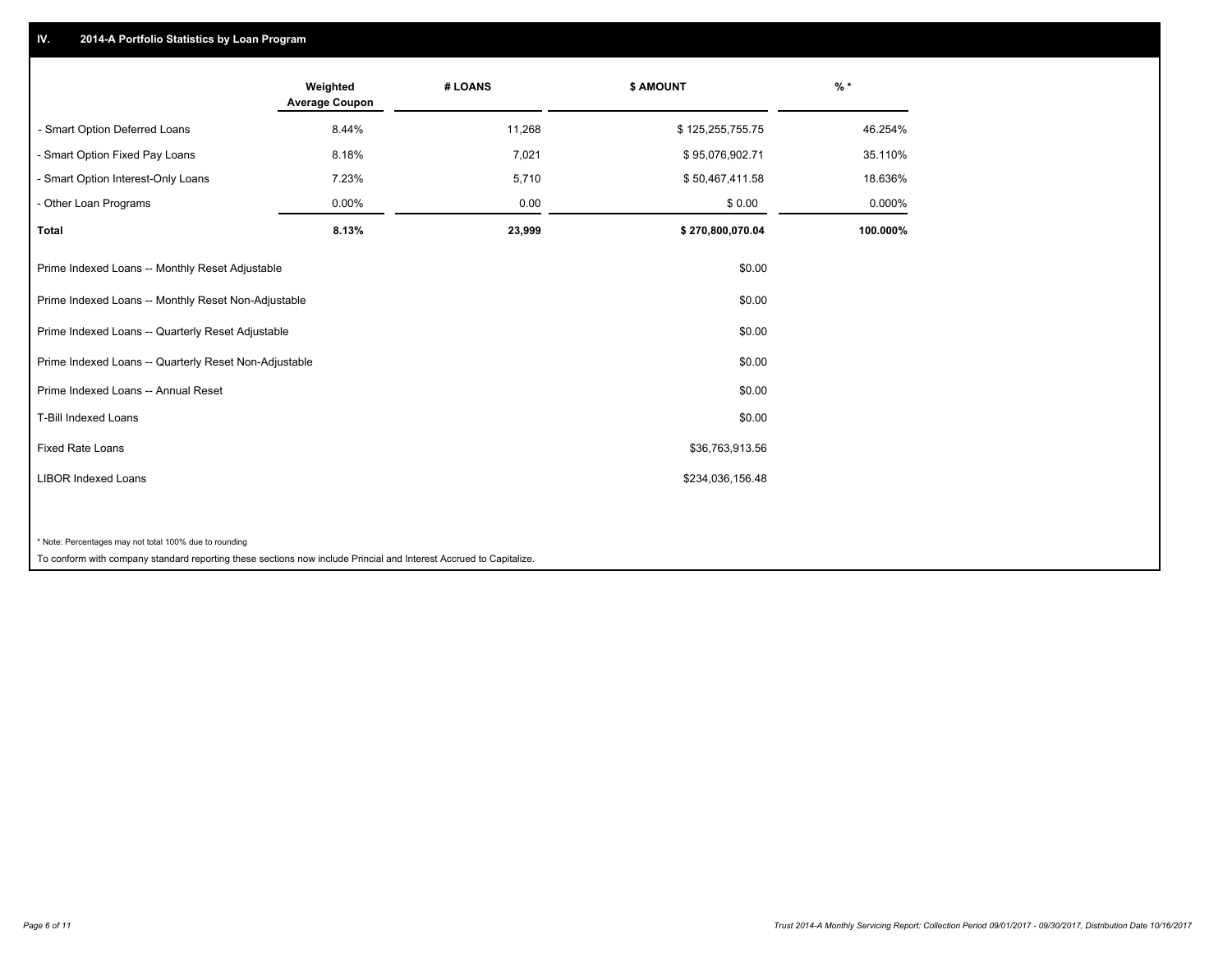| V. |       | 2014-A Reserve Account and Principal Distribution Calculations                                                                                                                                                        |                  |  |
|----|-------|-----------------------------------------------------------------------------------------------------------------------------------------------------------------------------------------------------------------------|------------------|--|
| А. |       | <b>Reserve Account</b>                                                                                                                                                                                                |                  |  |
|    |       | Specified Reserve Account Balance                                                                                                                                                                                     | \$958,735.00     |  |
|    |       | Actual Reserve Account Balance                                                                                                                                                                                        | \$958,735.00     |  |
| В. |       | <b>Principal Distribution Amount</b>                                                                                                                                                                                  |                  |  |
|    | т.    | <b>Class A Notes Outstanding</b>                                                                                                                                                                                      | \$160,088,006.44 |  |
|    | ii.   | Pool Balance                                                                                                                                                                                                          | \$270,800,070.04 |  |
|    | iii.  | First Priority Principal Distribution Amount (i - ii)                                                                                                                                                                 | \$0.00           |  |
|    |       |                                                                                                                                                                                                                       |                  |  |
|    | iv.   | Class A and B Notes Outstanding                                                                                                                                                                                       | \$196,088,006.44 |  |
|    | v.    | First Priority Principal Distribution Amount                                                                                                                                                                          | \$0.00           |  |
|    | vi.   | Pool Balance                                                                                                                                                                                                          | \$270,800,070.04 |  |
|    | vii.  | Specified Overcollateralization Amount                                                                                                                                                                                | \$81,240,021.01  |  |
|    |       | viii. Regular Principal Distribution Amount (iv - v) - (vi - vii)                                                                                                                                                     | \$6,527,957.41   |  |
|    |       |                                                                                                                                                                                                                       |                  |  |
|    | ix.   | Notes Outstanding                                                                                                                                                                                                     | \$238,088,006.44 |  |
|    | Х.    | First Priority Principal Distribution Amount                                                                                                                                                                          | \$0.00           |  |
|    | xi.   | Regular Principal Distribution Amount                                                                                                                                                                                 | \$6,527,957.41   |  |
|    | xii.  | Available Funds (after payment of waterfall items A through J) *                                                                                                                                                      | \$0.00           |  |
|    | xiii. | Additional Principal Distribution Amount (min(ix - x - xi, xiii))                                                                                                                                                     | \$0.00           |  |
|    |       | * Represents 50% of value if the principal balance of the notes is greater than 10% of initial principal balance of the notes or the Class A and Class B note are reduced to 0, otherwise the full<br>value is shown. |                  |  |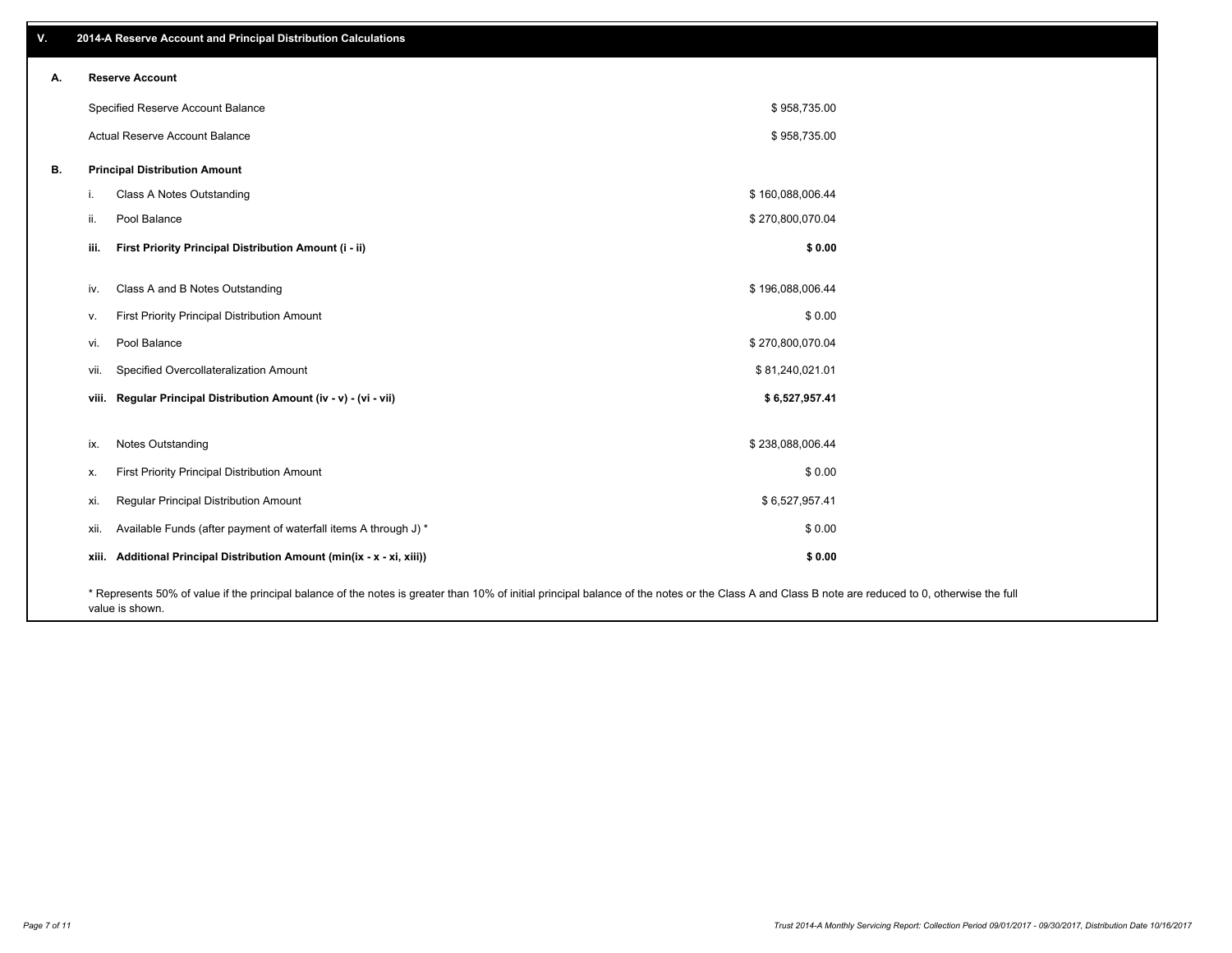| VI.<br>2014-A Waterfall for Distributions |  |
|-------------------------------------------|--|
|-------------------------------------------|--|

|   |                                                                                        | Paid             | <b>Funds Balance</b> |
|---|----------------------------------------------------------------------------------------|------------------|----------------------|
|   | <b>Total Available Funds</b>                                                           |                  | \$5,630,040.34       |
| A | <b>Trustee Fees</b>                                                                    | \$0.00           | \$5,630,040.34       |
| B | i. Master Servicing Fees                                                               | \$11,146.51      | \$5,618,893.83       |
|   | ii. Sub-Servicing Fees                                                                 | \$183,456.00     | \$5,435,437.83       |
| C | i. Administration Fees                                                                 | \$6,667.00       | \$5,428,770.83       |
|   | ii. Unreimbursed Administrator Advances plus any Unpaid                                | \$0.00           | \$5,428,770.83       |
| D | Class A Noteholders Interest Distribution Amount                                       | \$370,656.42     | \$5,058,114.41       |
| E | <b>First Priority Principal Payment</b>                                                | \$0.00           | \$5,058,114.41       |
| F | Class B Noteholders Interest Distribution Amount                                       | \$120,000.00     | \$4,938,114.41       |
|   |                                                                                        |                  |                      |
| G | Class C Noteholders Interest Distribution Amount                                       | \$157,500.00     | \$4,780,614.41       |
| H | <b>Reinstatement Reserve Account</b>                                                   | \$0.00           | \$4,780,614.41       |
|   | Regular Principal Distribution                                                         | \$4,780,614.41   | \$0.00               |
| J | i. Carryover Master Servicing Fees                                                     | \$0.00           | \$0.00               |
|   | ii. Carryover Sub-servicing Fees                                                       | \$0.00           | \$0.00               |
| K | Additional Principal Distribution Amount                                               | \$0.00           | \$0.00               |
| L | Unpaid Expenses of Trustee                                                             | \$0.00           | \$0.00               |
| м | Unpaid Expenses of Administrator                                                       | \$0.00           | \$0.00               |
| N | Remaining Funds to the Excess Distribution Certificateholder                           | \$0.00           | \$0.00               |
|   | <b>Waterfall Conditions</b>                                                            |                  |                      |
|   | <b>Class C Noteholders' Interest Distribution Condition</b>                            |                  |                      |
|   | Pool Balance<br>i.                                                                     | \$270,800,070.04 |                      |
|   | ii.<br>Class A and B Notes Outstanding                                                 | \$196,088,006.44 |                      |
|   | iii.<br>Class C Noteholders' Interest Distribution Ratio (i / ii)                      | 138.10%          |                      |
|   | Minimum Ratio<br>iv.                                                                   | 110.00%          |                      |
|   | Is the Class C Noteholders' Interest Distribution Condition Satisfied (iii > iv)<br>ν. | Y                |                      |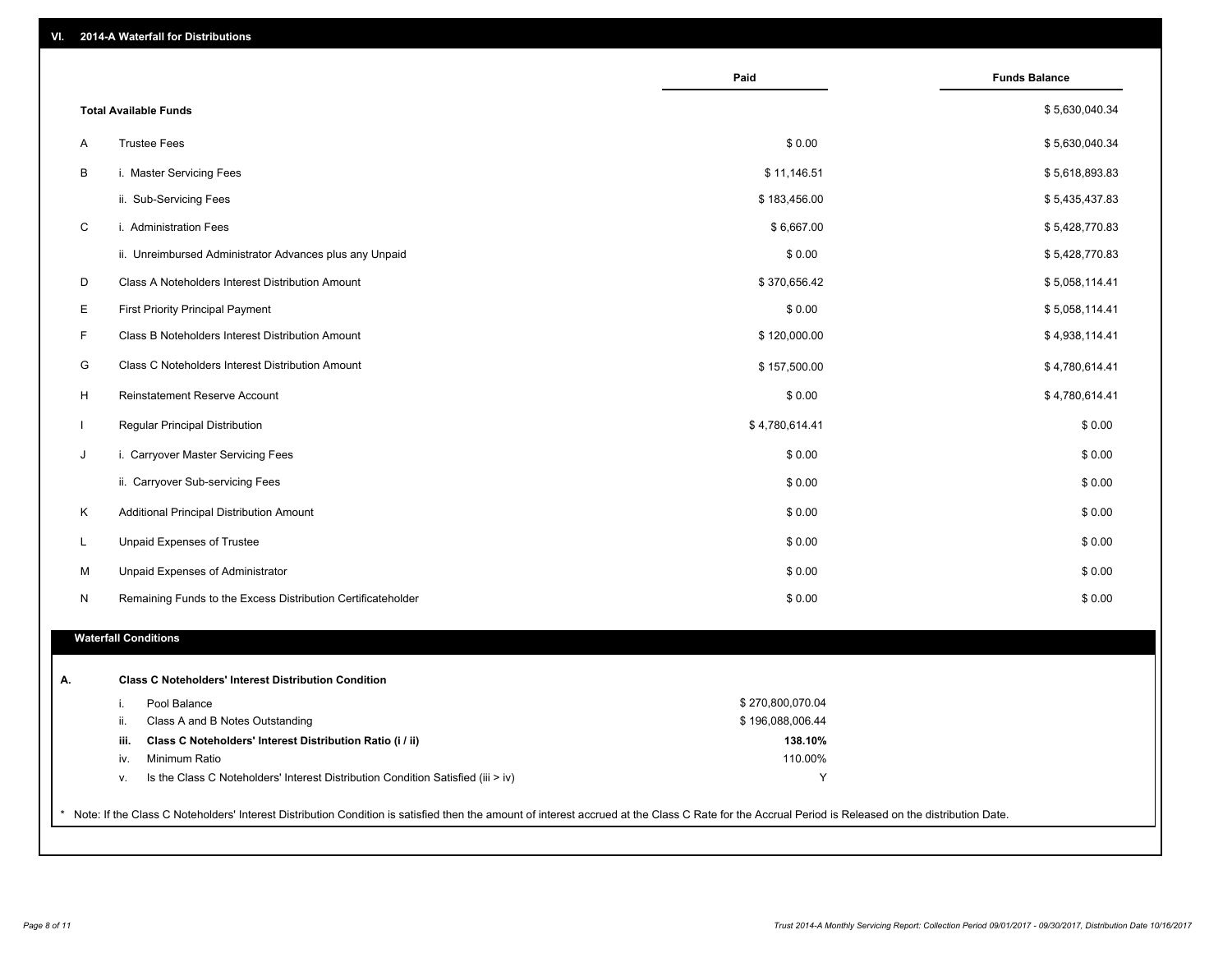| <b>Distribution Amounts</b>                                |                         |                         |                         |
|------------------------------------------------------------|-------------------------|-------------------------|-------------------------|
|                                                            | A <sub>2</sub> A        | A <sub>2</sub> B        | A <sub>3</sub>          |
| Cusip/Isin                                                 | 784456AB1               | 784456AC9               | 784456AD7               |
| <b>Beginning Balance</b>                                   | \$55,044,003.22         | \$55,044,003.22         | \$50,000,000.00         |
| Index                                                      | <b>FIXED</b>            | <b>LIBOR</b>            | <b>LIBOR</b>            |
| Spread/Fixed Rate                                          | 3.05%                   | 1.15%                   | 1.50%                   |
| Record Date (Days Prior to Distribution)                   | 1 NEW YORK BUSINESS DAY | 1 NEW YORK BUSINESS DAY | 1 NEW YORK BUSINESS DAY |
| <b>Accrual Period Begin</b>                                | 9/15/2017               | 9/15/2017               | 9/15/2017               |
| <b>Accrual Period End</b>                                  | 10/15/2017              | 10/16/2017              | 10/16/2017              |
| Daycount Fraction                                          | 0.08333333              | 0.08611111              | 0.08611111              |
| Interest Rate*                                             | 3.05000%                | 2.38444%                | 2.73444%                |
| <b>Accrued Interest Factor</b>                             | 0.002541667             | 0.002053268             | 0.002354657             |
| <b>Current Interest Due</b>                                | \$139,903.51            | \$113,020.08            | \$117,732.83            |
| Interest Shortfall from Prior Period Plus Accrued Interest | $$ -$                   | $\mathsf{\$}$ -         | $$ -$                   |
| <b>Total Interest Due</b>                                  | \$139,903.51            | \$113,020.08            | \$117,732.83            |
| <b>Interest Paid</b>                                       | \$139,903.51            | \$113,020.08            | \$117,732.83            |
| <b>Interest Shortfall</b>                                  | $$ -$                   | $$ -$                   | $$ -$                   |
| <b>Principal Paid</b>                                      | \$2,390,307.21          | \$2,390,307.20          | $$ -$                   |
| <b>Ending Principal Balance</b>                            | \$52,653,696.01         | \$52,653,696.02         | \$50,000,000.00         |
| Paydown Factor                                             | 0.035151577             | 0.035151576             | 0.000000000             |
| <b>Ending Balance Factor</b>                               | 0.774319059             | 0.774319059             | 1.000000000             |

\* Pay rates for Current Distribution. For the interest rates applicable to the next distribution date, please see https://www.salliemae.com/about/investors/data/SMBabrate.txt.

**VII. 2014-A Distributions**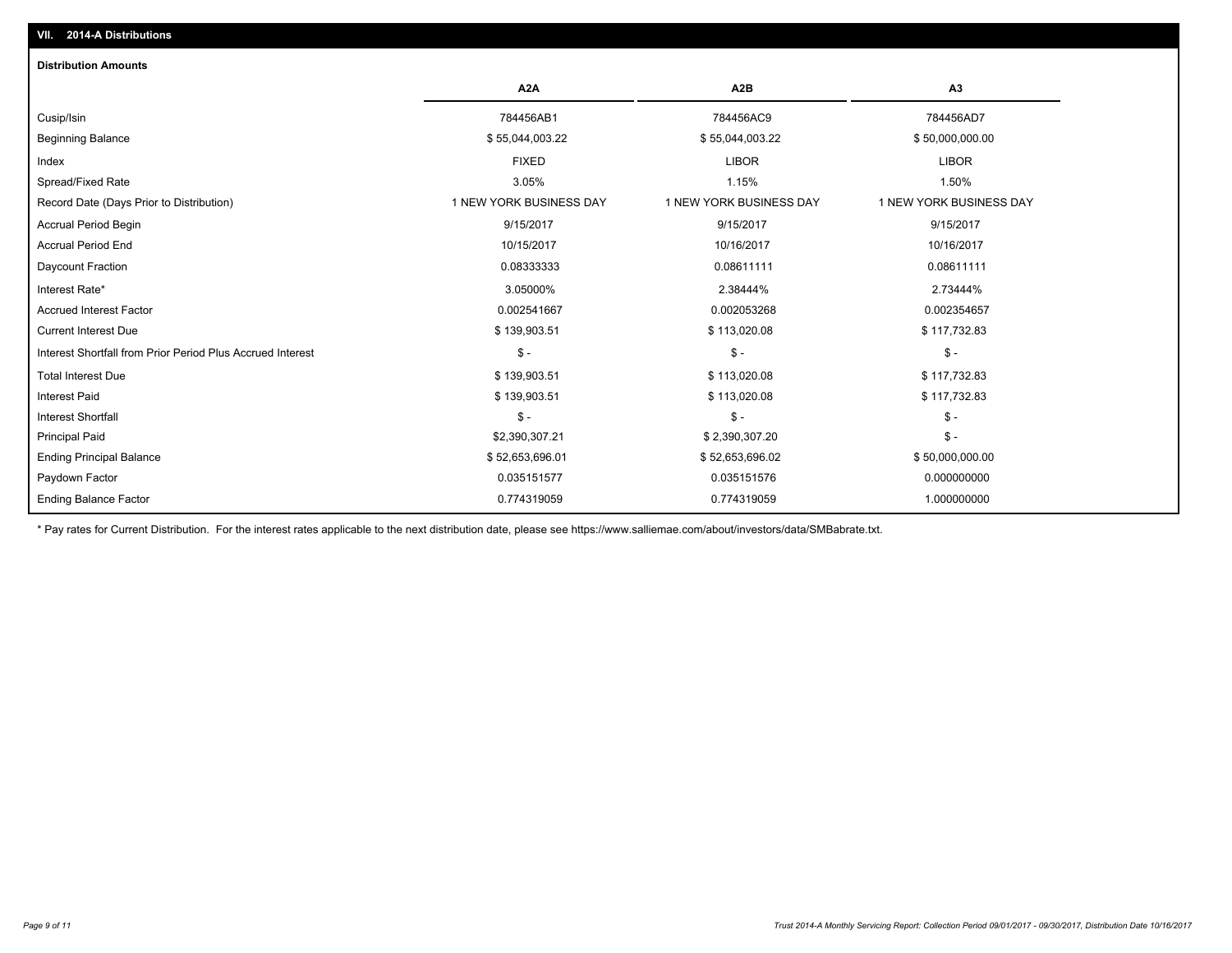| <b>Distribution Amounts</b>                                |                         |                         |
|------------------------------------------------------------|-------------------------|-------------------------|
|                                                            | в                       | C                       |
| Cusip/Isin                                                 | 784456AE5               | 784456AF2               |
| <b>Beginning Balance</b>                                   | \$36,000,000.00         | \$42,000,000.00         |
| Index                                                      | <b>FIXED</b>            | <b>FIXED</b>            |
| Spread/Fixed Rate                                          | 4.00%                   | 4.50%                   |
| Record Date (Days Prior to Distribution)                   | 1 NEW YORK BUSINESS DAY | 1 NEW YORK BUSINESS DAY |
| <b>Accrual Period Begin</b>                                | 9/15/2017               | 9/15/2017               |
| <b>Accrual Period End</b>                                  | 10/15/2017              | 10/15/2017              |
| Daycount Fraction                                          | 0.08333333              | 0.08333333              |
| Interest Rate*                                             | 4.00000%                | 4.50000%                |
| <b>Accrued Interest Factor</b>                             | 0.003333333             | 0.003750000             |
| <b>Current Interest Due</b>                                | \$120,000.00            | \$157,500.00            |
| Interest Shortfall from Prior Period Plus Accrued Interest | $\mathsf{\$}$ -         | $\mathsf{\$}$ -         |
| <b>Total Interest Due</b>                                  | \$120,000.00            | \$157,500.00            |
| Interest Paid                                              | \$120,000.00            | \$157,500.00            |
| <b>Interest Shortfall</b>                                  | $\mathcal{S}$ -         | $\mathsf{\$}$ -         |
| <b>Principal Paid</b>                                      | $\mathsf{\$}$ -         | $\mathsf{\$}$ -         |
| <b>Ending Principal Balance</b>                            | \$36,000,000.00         | \$42,000,000.00         |
| Paydown Factor                                             | 0.000000000             | 0.000000000             |
| <b>Ending Balance Factor</b>                               | 1.000000000             | 1.000000000             |

\* Pay rates for Current Distribution. For the interest rates applicable to the next distribution date, please see https://www.salliemae.com/about/investors/data/SMBabrate.txt.

**VII. 2014-A Distributions**